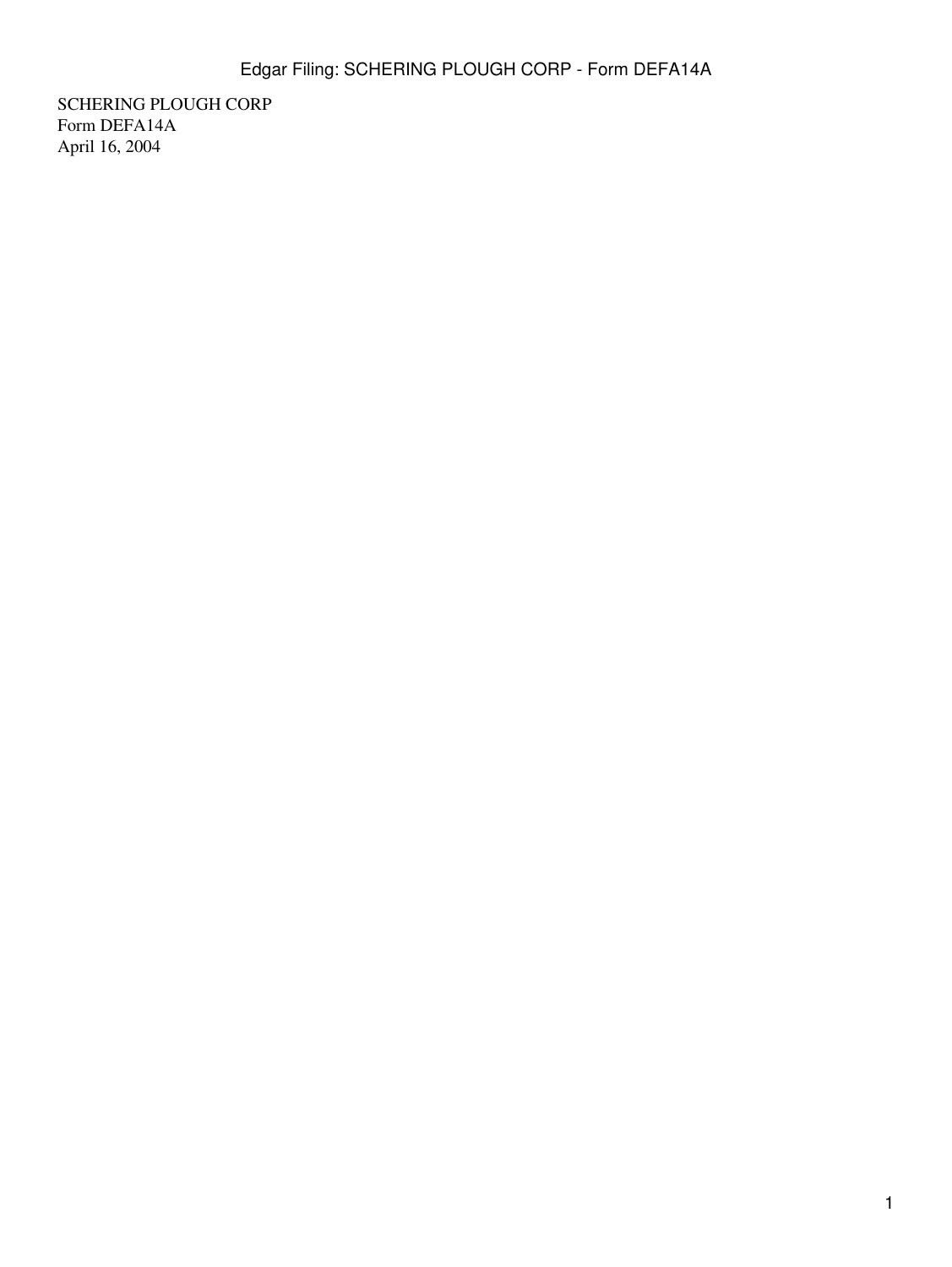## **SCHEDULE 14A INFORMATION**

## **PROXY STATEMENT PURSUANT TO SECTION 14(A) OF THE SECURITIES EXCHANGE ACT OF 1934 (AMENDMENT NO. )**

Filed by the Registrant [X]

Filed by a Party other than the Registrant [ ]

Check the appropriate box:

[ ] Preliminary Proxy Statement [ ] Confidential, for Use of the Commission

 $\lceil$   $\rceil$ Definitive Proxy Statement  $[X]$ Definitive Additional Materials  $\lceil$   $\rceil$ Soliciting Material Pursuant to Section 240.14a-11(c) or Section 240.14a-2.

Only (as permitted by Rule  $14a-6(e)(2)$ )

**Schering-Plough Corporation**

(Name of Registrant as Specified In Its Charter)

(Name of Person(s) Filing Proxy Statement, if other than Registrant) Payment of Filing Fee (Check the appropriate box):

- [X] No fee required.
- [ ] Fee computed on table below per Exchange Act Rules 14a-6(i)(4) and 0-12.
	- (1) Title of each class of securities to which transaction applies:

(2) Aggregate number of securities to which transaction applies: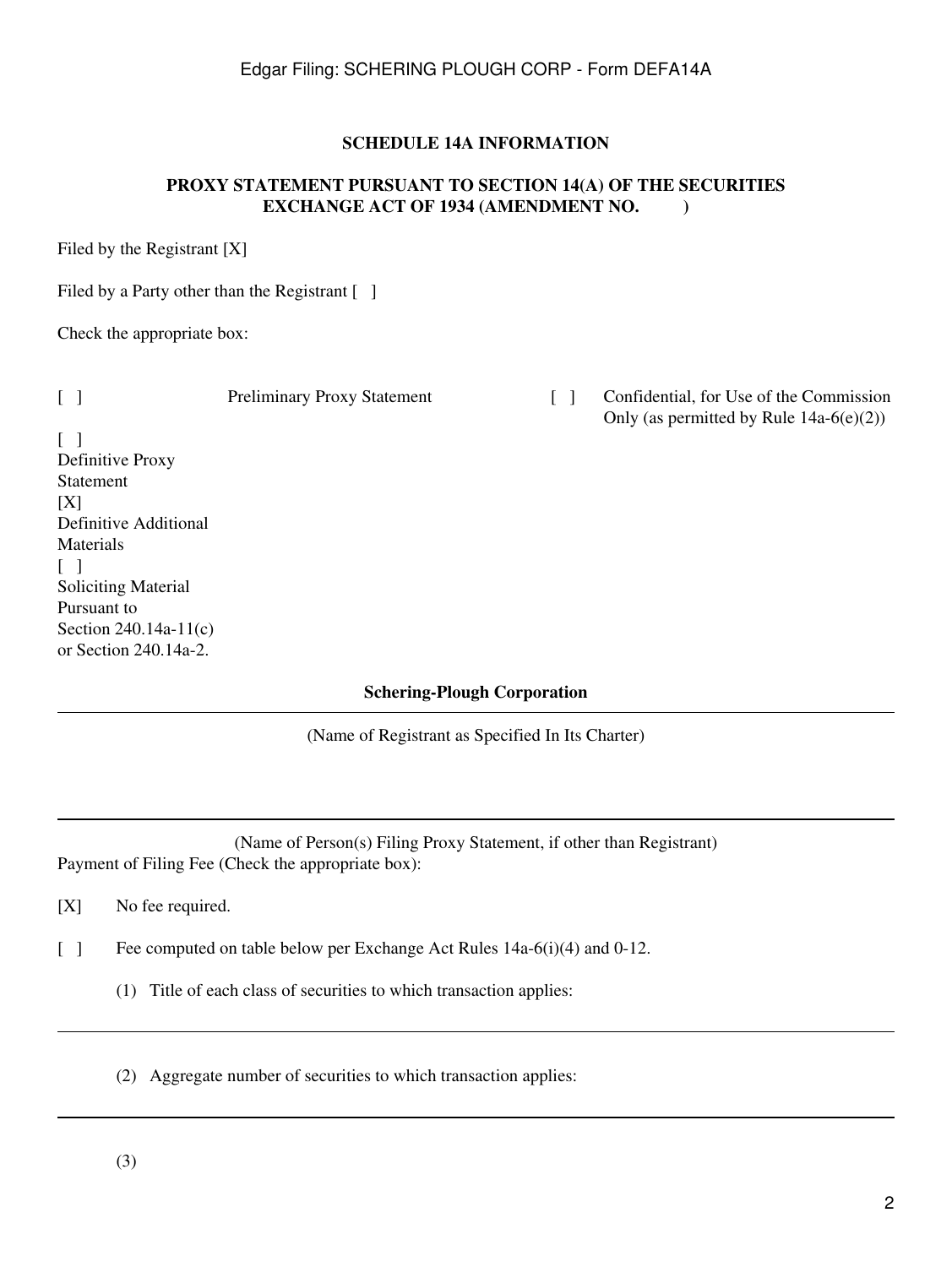## Edgar Filing: SCHERING PLOUGH CORP - Form DEFA14A

Per unit price or other underlying value of transaction computed pursuant to Exchange Act Rule 0-11 (Set forth the amount on which the filing fee is calculated and state how it was determined):

(4) Proposed maximum aggregate value of transaction:

(5) Total fee paid:

- [ ] Fee paid previously with preliminary materials.
- [ ] Check box if any part of the fee is offset as provided by Exchange Act Rule  $0-11(a)(2)$  and identify the filing for which the offsetting fee was paid previously. Identify the previous filing by registration statement number, or the Form or Schedule and the date of its filing.

(1) Amount Previously Paid:

(2) Form, Schedule or Registration Statement No.:

(3) Filing Party:

(4) Date Filed: